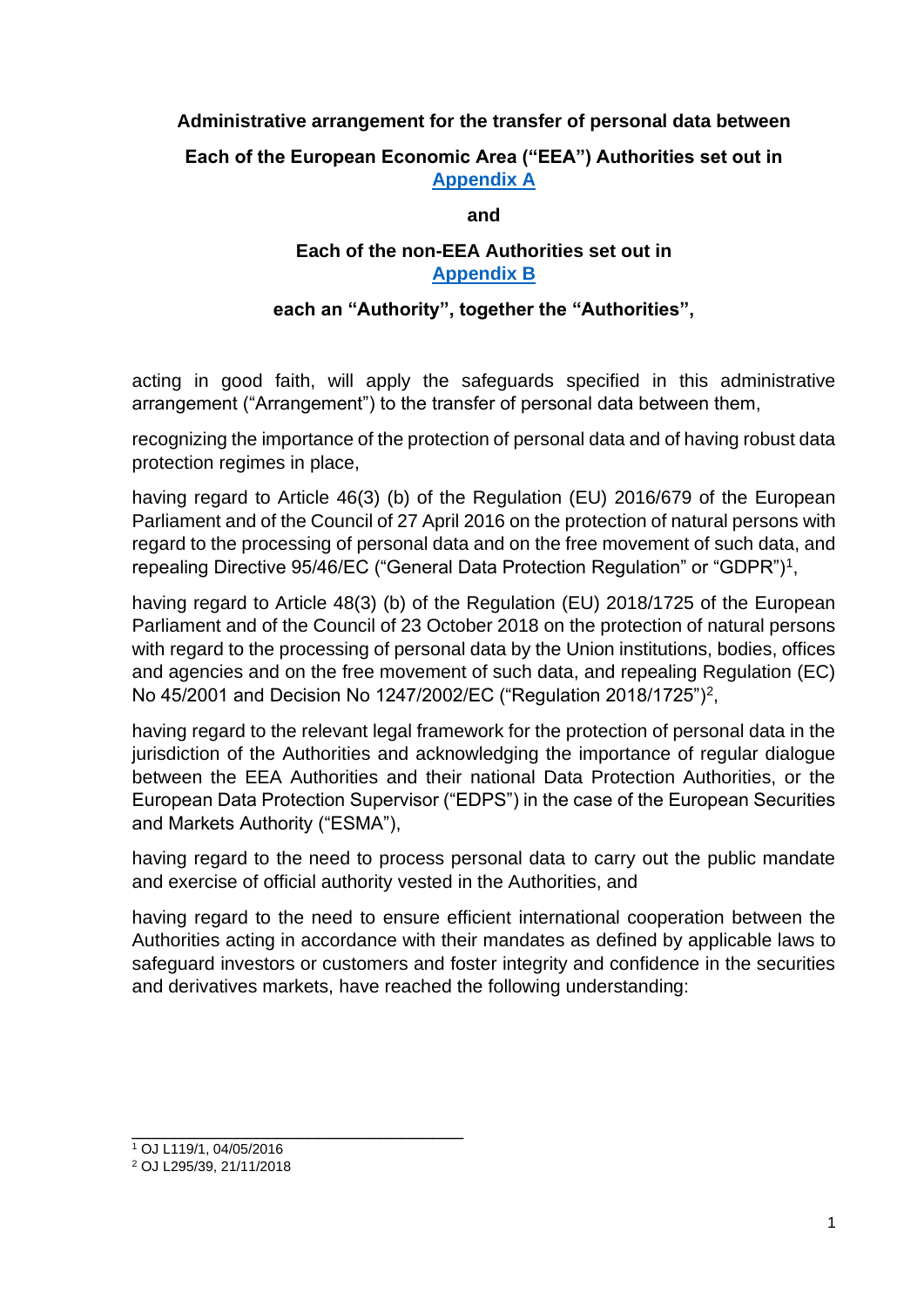## **I. Purpose and Scope**

This Arrangement is limited to transfers of personal data between an EEA Authority set out in Appendix A and a non-EEA Authority set out in Appendix B, in their capacity as public Authorities, regulators and/or supervisors of securities and/or derivatives markets.

The Authorities are committed to having in place appropriate safeguards for the processing of such personal data in the exercise of their respective regulatory mandates and responsibilities.

Each Authority confirms that it can and will act consistent with this Arrangement and that it has no reason to believe that existing applicable legal requirements prevent it from doing so.

This Arrangement is intended to supplement existing information sharing arrangements or memoranda that may exist between one or more EEA Authorities and one or more non-EEA Authorities, and to be applicable in different contexts, including information that may be shared for supervisory or enforcement related purposes.

While this Arrangement is specifically intended to provide safeguards for personal data transfers, it is not the only means by which personal data may be transferred, nor does it prohibit an Authority from transferring personal data pursuant to a relevant agreement, another relevant arrangement, or a process separate to this Arrangement, for example pursuant to an applicable adequacy decision.

Effective and enforceable data subject rights are available to Data Subjects under applicable legal requirements in the jurisdiction of each Authority, however this Arrangement does not create any legally binding obligations, confer any legally binding rights, nor supersede domestic law. The Authorities have implemented, within their respective jurisdictions, the safeguards set out in Section III of this Arrangement in a manner consistent with applicable legal requirements. Authorities provide safeguards to protect personal data through a combination of laws, regulations and their internal policies and procedures.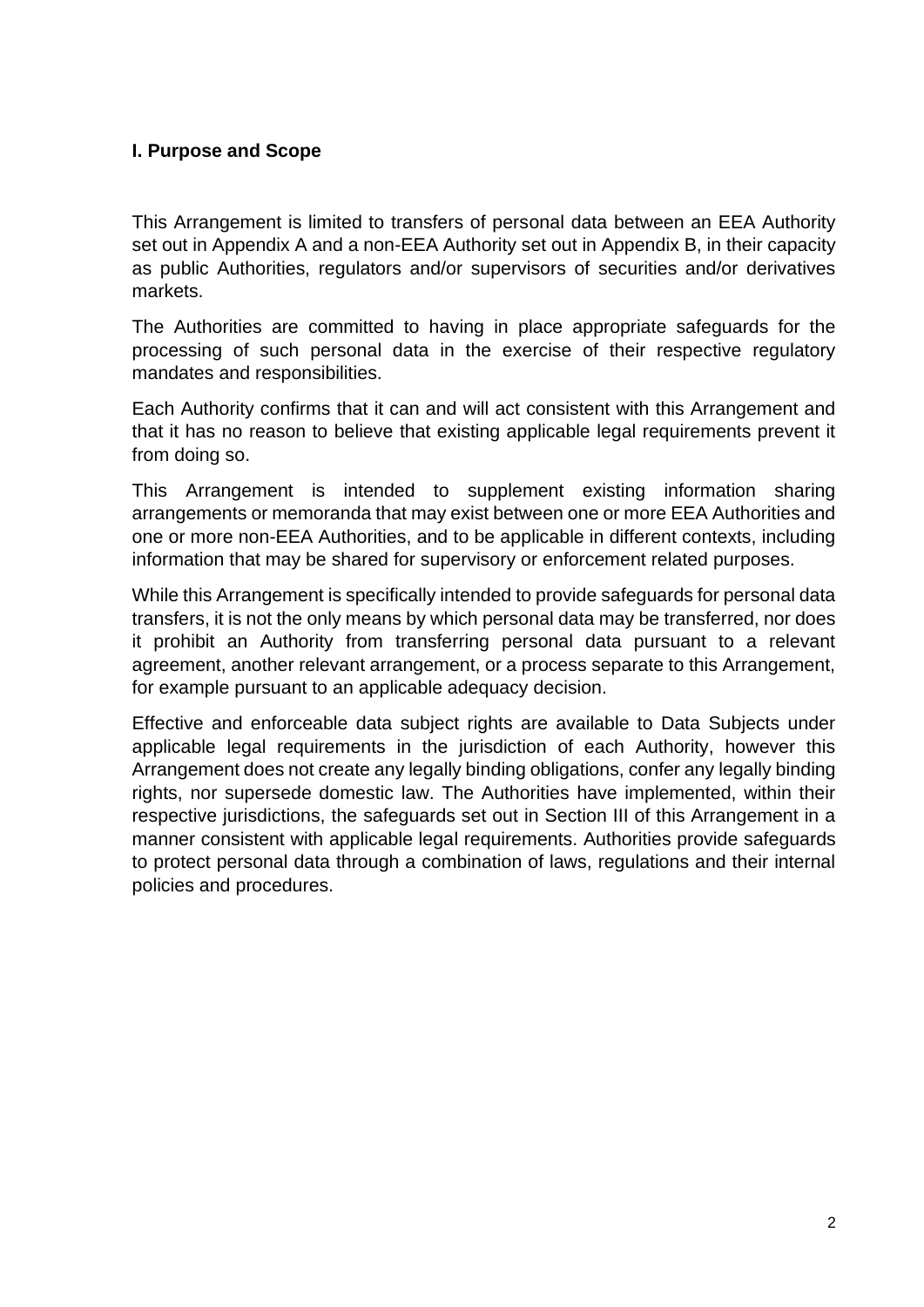# **II. Definitions**

For the purposes of this Arrangement:

(a) "**applicable legal requirements**" means the relevant legal framework for the protection of personal data applicable to each Authority;

(b) "**criminal data**" means personal data relating to criminal convictions and offences or related security measures;

(c) "**onward transfer**" means the transfer of personal data by a receiving Authority to a third party in another country who is not an Authority participating in this Arrangement and when that transfer is not covered by an adequacy decision from the European Commission;

(d) "**personal data**" means any information relating to an identified or identifiable natural person ("Data Subject") within the scope of this Arrangement; an identifiable natural person is one who can be identified, directly or indirectly, in particular by reference to an identifier such as a name, an identification number, location data, an online identifier or to one or more factors specific to the physical, physiological, genetic, mental, economic, cultural or social identity of that natural person;

(e) "**personal data breach**" means a breach of data security leading to the accidental or unlawful destruction, loss, alteration, unauthorised disclosure of, or access to, personal data transmitted, stored or otherwise processed;

(f) "**processing**" means any operation or set of operations performed on personal data, whether or not by automated means, such as collection, recording, organisation, structuring, storage, adaptation or alteration, retrieval, consultation, use, disclosure by transmission, dissemination or otherwise making available, alignment or combination, restriction, erasure or destruction;

(g) "**professional secrecy**" means the general legal obligation of an Authority not to disclose non-public information received in an official capacity;

(h) "**profiling**" means automated processing of personal data consisting of the use of personal data to evaluate certain personal aspects relating to a natural person;

(i) **GDPR Data Subject Rights**: The GDPR generally provides the following Data Subject Rights:

i. "**right not to be subject to automated decisions, including profiling**" means a Data Subject's right not to be subject to legal decisions being made concerning him or her based solely on automated processing;

ii. "**right of access**" means a Data Subject's right to obtain from an Authority confirmation as to whether or not personal data concerning him or her are being processed, and where that is the case, to access the personal data;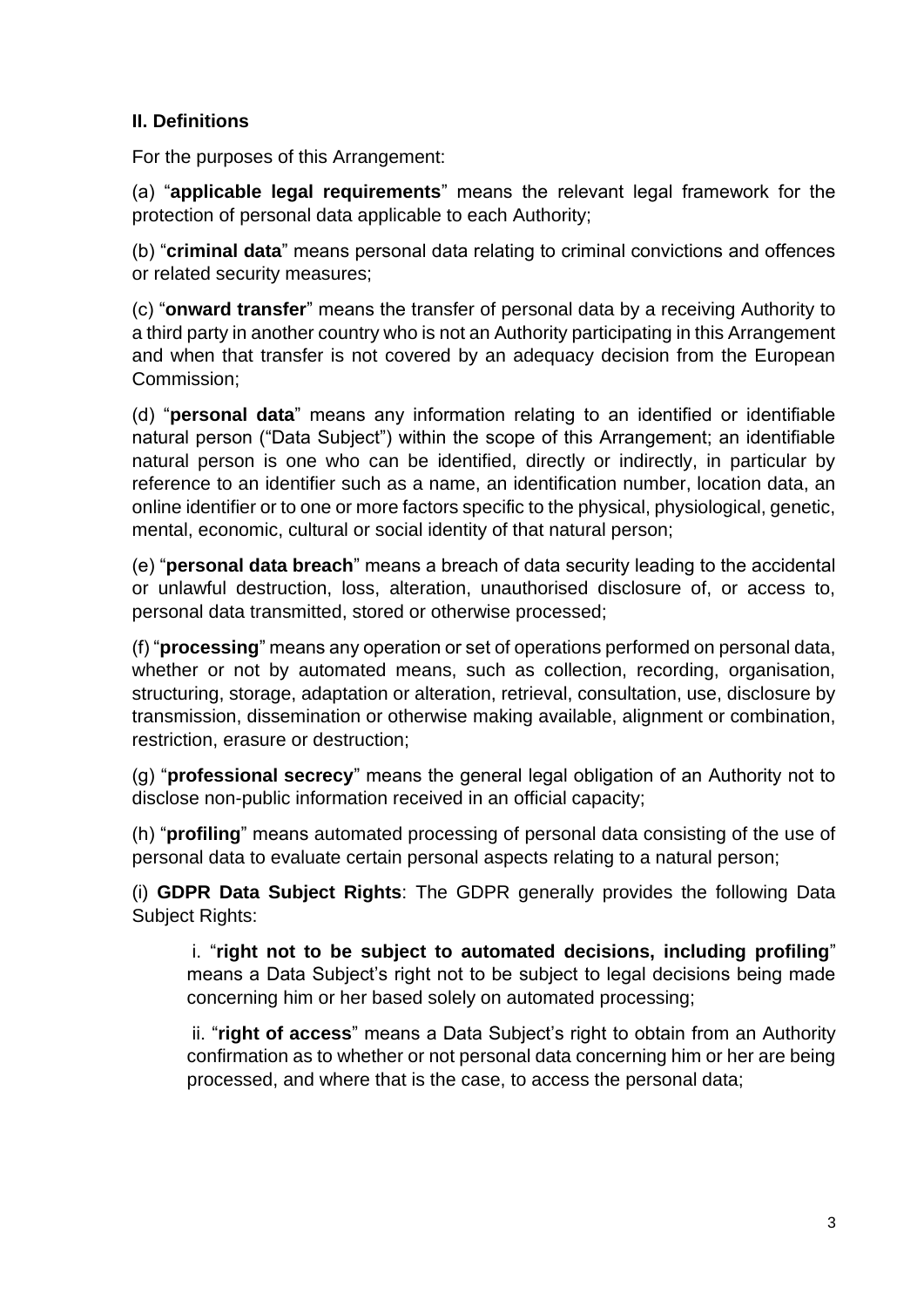iii. "**right of erasure**" means a Data Subject's right to have his or her personal data erased by an Authority where the personal data are no longer necessary for the purposes for which they were collected or processed, or where the data have been unlawfully collected or processed;

iv. "**right of information**" means a Data Subject's right to receive information on the processing of personal data relating to him or her in a concise, transparent, intelligible and easily accessible form;

v. "**right of objection**" means a Data Subject's right to object, on grounds relating to his or her particular situation, at any time to processing of personal data concerning him or her by an Authority, except in cases where there are compelling legitimate grounds for the processing that override the grounds put forward by the Data Subject or for the establishment, exercise or defence of legal claims;

vi. "**right of rectification**" means a Data Subject's right to have the Data Subject's inaccurate personal data corrected or completed by an Authority without undue delay;

vii. "**right of restriction of processing**" means a Data Subject's right to restrict the processing of the Data Subject's personal data where the personal data are inaccurate, where the processing is unlawful, where the Authority no longer needs the personal data for the purposes for which they were collected or where the personal data cannot be deleted;

(j) "**sharing of personal data**" means the sharing of personal data by a receiving Authority with a third party in its country, or in the case of ESMA the sharing of personal data with a third party within the jurisdictions of the EEA Authorities.

## **III. Personal data protection safeguards**

**1. Purpose limitation**: The Authorities have regulatory mandates and responsibilities which include protecting investors or customers and fostering integrity and confidence in securities and/or derivatives markets. Personal data are transferred between the Authorities to support these responsibilities and are not transferred for other purposes such as for marketing or commercial reasons.

The transferring Authority will transfer personal data only for the legitimate and specific purpose of assisting the receiving Authority to fulfil its regulatory mandate and responsibilities, which include regulating, administering, supervising, enforcing and securing compliance with the securities or derivatives laws in its jurisdiction. The receiving Authority will not further process the personal data in a manner that is incompatible with these purposes, nor with the purpose that may be set out in any request for the information.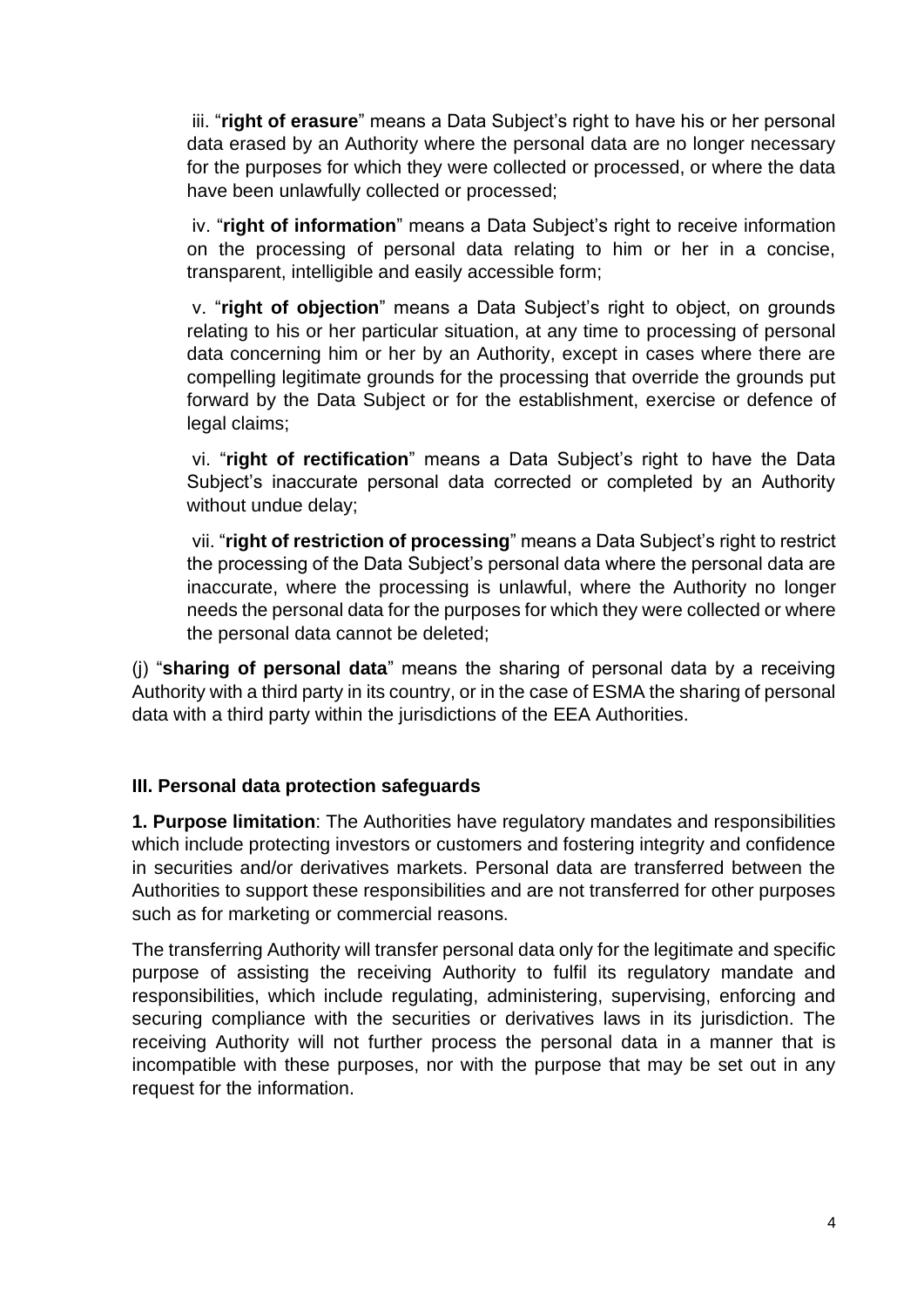**2. Data quality and proportionality**: The transferring Authority will only transfer personal data that are adequate, relevant and limited to what is necessary for the purposes for which they are transferred and further processed.

The transferring Authority will ensure that to the best of its knowledge the personal data that it transfers are accurate and, where necessary, up to date. Where an Authority becomes aware that personal data it has transferred to, or received from, another Authority is incorrect, it will advise the other Authority about the incorrect data. The respective Authorities will, having regard to the purposes for which the personal data have been transferred and further processed, supplement, erase, block, correct or otherwise rectify the personal data, as appropriate.

**3. Transparency**: Each Authority will provide general notice to Data Subjects about: (a) how and why it may process and transfer personal data; (b) the type of entities to which such data may be transferred; (c) the rights available to Data Subjects under the applicable legal requirements, including how to exercise those rights; (d) information about any applicable delay or restrictions on the exercise of such rights, including restrictions that apply in the case of cross-border transfers of personal data; and (e) contact details for submitting a dispute or claim.

This notice will be effected by the publishing of this information by each Authority on its website along with this Arrangement.

Individual notice will be provided to Data Subjects by EEA Authorities in accordance with notification requirements and applicable restrictions in the GDPR and the national legal framework applicable in the jurisdiction of the EEA Authorities, or in the case of ESMA in accordance with Regulation 2018/1725 as may be further amended, repealed or replaced.

**4. Security and confidentiality**: Each receiving Authority will have in place appropriate technical and organisational measures to protect personal data that are transferred to it against accidental or unlawful access, destruction, loss, alteration, or unauthorised disclosure. Such measures will include appropriate administrative, technical and physical security measures. These measures may include, for example, marking information as personal data, restricting who has access to personal data, providing secure storage of personal data, or implementing policies designed to ensure personal data are kept secure and confidential.

In the case where a receiving Authority becomes aware of a personal data breach, it will inform the transferring Authority as soon as possible and use reasonable and appropriate means to remedy the personal data breach and minimize the potential adverse effects.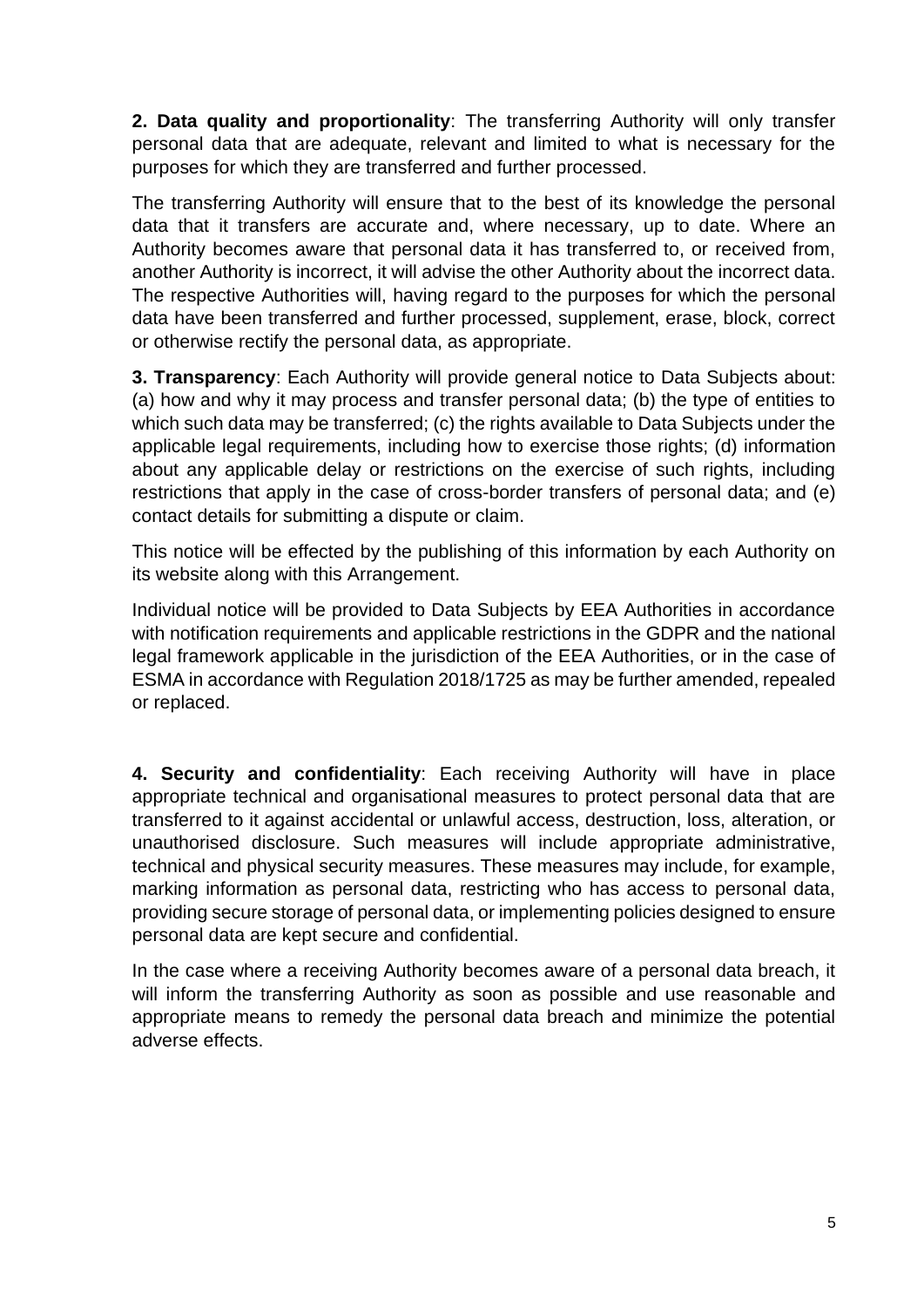# **5. Safeguards Relating to GDPR Data Subject Rights:**

The Authorities will apply the following safeguards to personal data transferred under this Arrangement:

The Authorities will have in place appropriate measures which they will follow, such that, upon request from a Data Subject, an Authority will (1) identify any personal data it has transferred to another Authority pursuant to this Arrangement, (2) provide general information, including on an Authority's website, about safeguards applicable to transfers to other Authorities, and (3) provide access to the personal data and confirm that the personal data are complete, accurate and, if applicable, up to date.

Each Authority will allow a Data Subject who believes that his or her personal data are incomplete, inaccurate, outdated or processed in a manner that is not in accordance with applicable legal requirements or consistent with the safeguards set out in this Arrangement to make a request directly to such Authority for any rectification, erasure, restriction of processing, or blocking of the data.

Each Authority, in accordance with the applicable legal requirements, will address in a reasonable and timely manner a request from a Data Subject concerning the rectification, erasure, restriction of processing or objection to processing of his or her personal data. An Authority may take appropriate steps, such as charging reasonable fees to cover administrative costs or declining to act on a request, where a Data Subject's requests are manifestly unfounded or excessive.

Each Authority may use automated means to more effectively fulfil its mandate. However, no Authority will take a legal decision concerning a Data Subject based solely on automated processing of personal data, including profiling, without human involvement.

Safeguards relating to GDPR Data Subject Rights are subject to an Authority's legal obligation not to disclose confidential information pursuant to professional secrecy or other legal obligations. These safeguards may be restricted to prevent prejudice or harm to supervisory or enforcement functions of the Authorities acting in the exercise of the official authority vested in them, such as for the monitoring or assessment of compliance with applicable laws or prevention or investigation of suspected offenses; for important objectives of general public interest, as recognised in the jurisdiction of the receiving Authority and, where necessary under the applicable legal requirements, of the transferring Authority, including in the spirit of reciprocity of international cooperation; or for the supervision of regulated individuals and entities. The restriction should be necessary and provided by law and will continue only for as long as the reason for the restriction continues to exist.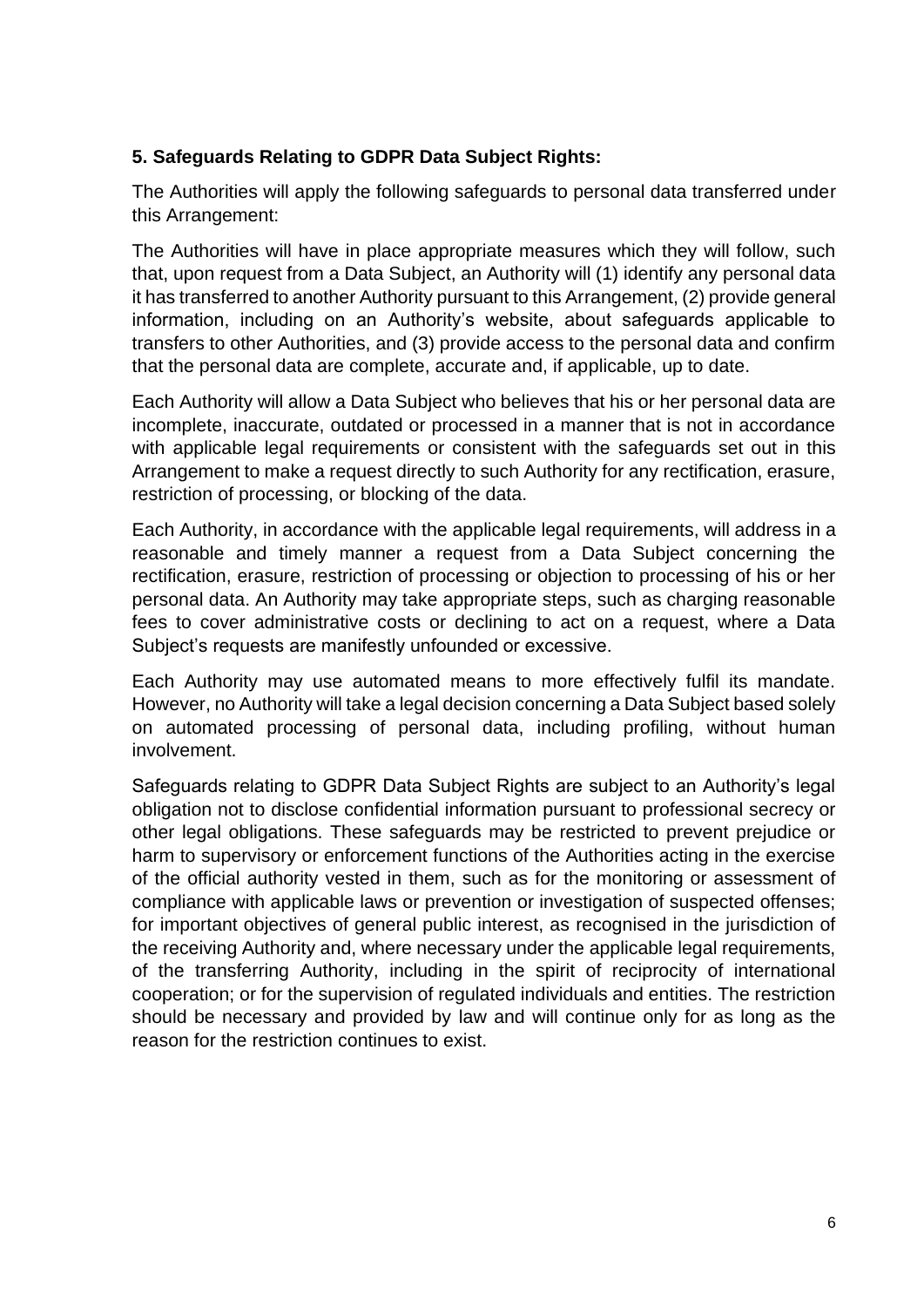### **6. Onward transfers and sharing of personal data:**

#### 6.1 Onward transfer of personal data

An Authority receiving personal data pursuant to this Arrangement will only onward transfer the personal data to a third party with the prior written consent of the transferring Authority, and if the third party provides appropriate assurances that are consistent with the safeguards in this Arrangement.

#### 6.2 Sharing of personal data

(1) An Authority receiving personal data pursuant to this Arrangement will only share the personal data with the prior written consent of the transferring Authority, and if the third party provides appropriate assurances that are consistent with the safeguards in this Arrangement.

(2) Where assurances contemplated under the first paragraph cannot be provided by the third party, the personal data may be shared with the third party in exceptional cases if sharing the personal data is for important reasons of public interest, as recognised in the jurisdiction of the receiving Authority and, where necessary under the applicable legal requirements, of the transferring Authority, including in the spirit of reciprocity of international cooperation, or if the sharing is necessary for the establishment, exercise or defence of legal claims.

(3) Where sharing of personal data is for the purpose of conducting a civil or administrative enforcement proceeding, assisting in a self-regulatory organization's surveillance or enforcement activities, assisting in a criminal prosecution, or conducting any investigation for any general charge applicable to the violation of the provision specified in the request where such general charge pertains to a violation of the laws and regulations administered by the receiving Authority, including enforcement proceedings which are public, a receiving Authority may share personal data with a third party (such as public bodies, courts, self-regulatory organizations and participants in enforcement proceedings) without requesting consent from the transferring Authority, nor obtaining assurances, if the sharing is for purposes that are consistent with the purpose for which the data were initially transferred or with the general framework of the use stated in the request, and is necessary to fulfil the mandate and responsibilities of the receiving Authority and/or the third party. When sharing personal data received under this Arrangement with a self-regulatory organisation, the receiving Authority will ensure that the self-regulatory organization is able and will comply on an ongoing basis with the confidentiality protections set forth in Section III (4) of this Arrangement.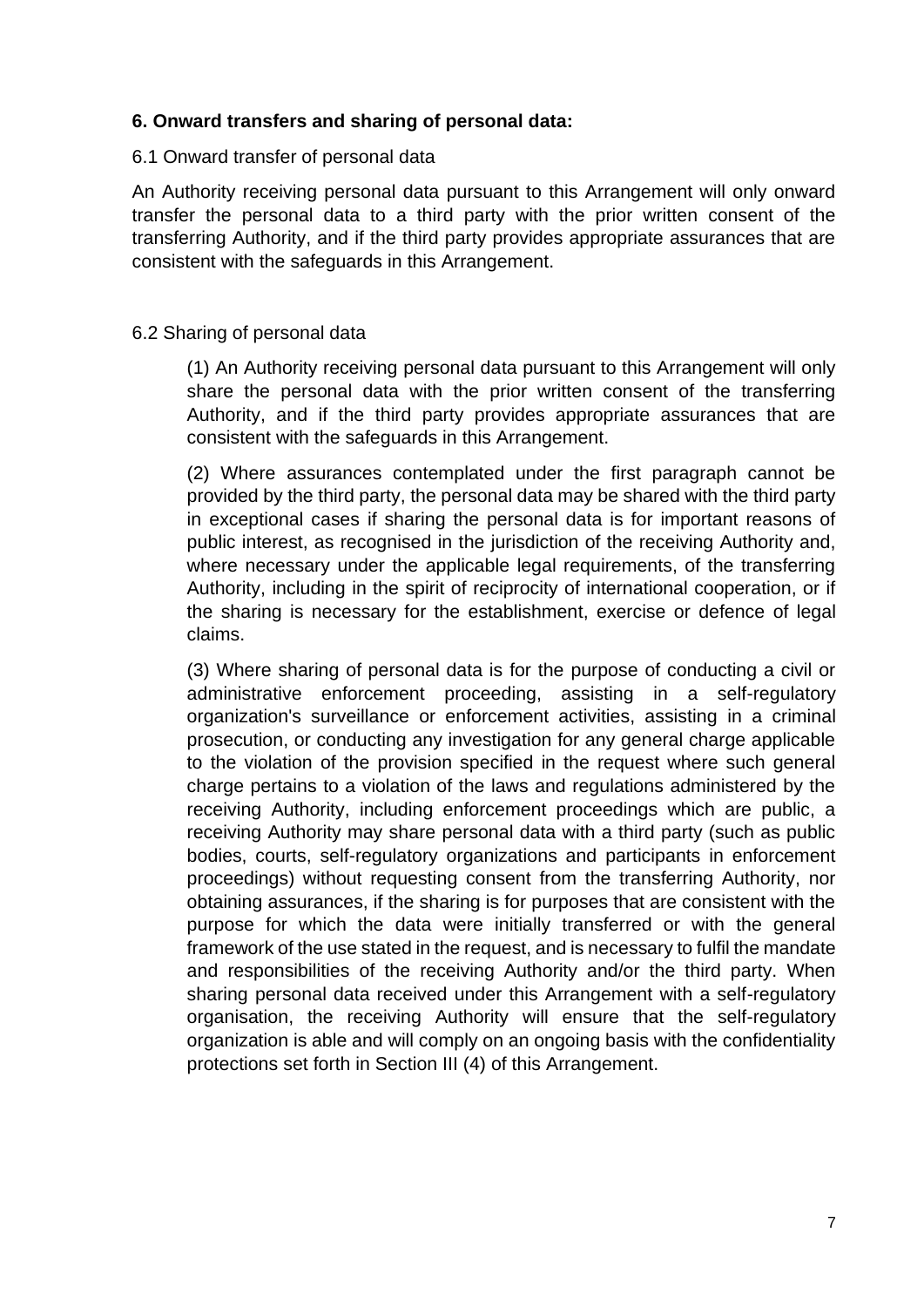(4) A receiving Authority may share personal data with a third party without requesting consent from the transferring Authority, nor obtaining assurances, in a situation where the sharing of personal data follows a legally enforceable demand or is required by law. The receiving Authority will notify the transferring Authority prior to the sharing and include information about the data requested, the requesting body and the legal basis for sharing. The receiving Authority will use its best efforts to limit the sharing of personal data received under this Arrangement, in particular through the assertion of all applicable legal exemptions and privileges.

**7. Limited data retention period**: The Authorities will retain personal data for no longer than is necessary and appropriate for the purpose for which the data are processed. Such retention period will comply with the applicable laws, rules and/or regulations governing the retention of such data in the jurisdiction of the receiving Authority.

**8. Redress**: Each Authority acknowledges that a Data Subject who believes that an Authority has failed to comply with the safeguards as set forth in this Arrangement, or who believes that his or her personal data have been subject to a personal data breach, may seek redress against that Authority to the extent permitted by applicable legal requirements. This redress may be exercised before any competent body, which may include a court, in accordance with the applicable legal requirements of the jurisdiction where the alleged non-compliance with the safeguards in this Arrangement occurred. Such redress may include monetary compensation for damages.

In the event of a dispute or claim brought by a Data Subject concerning the processing of the Data Subject's personal data against the transferring Authority, the receiving Authority or both Authorities, the Authorities will inform each other about any such disputes or claims, and will use best efforts to settle the dispute or claim amicably in a timely fashion.

If an Authority or the Authorities are not able to resolve the matter with the Data Subject, the Authorities will use other methods by which the dispute could be resolved unless the Data Subject's requests are manifestly unfounded or excessive. Such methods will include participation in non-binding mediation or other non-binding dispute resolution proceedings initiated by the Data Subject or by the Authority concerned. Participation in such mediation or proceedings may be done remotely (such as by telephone or other electronic means).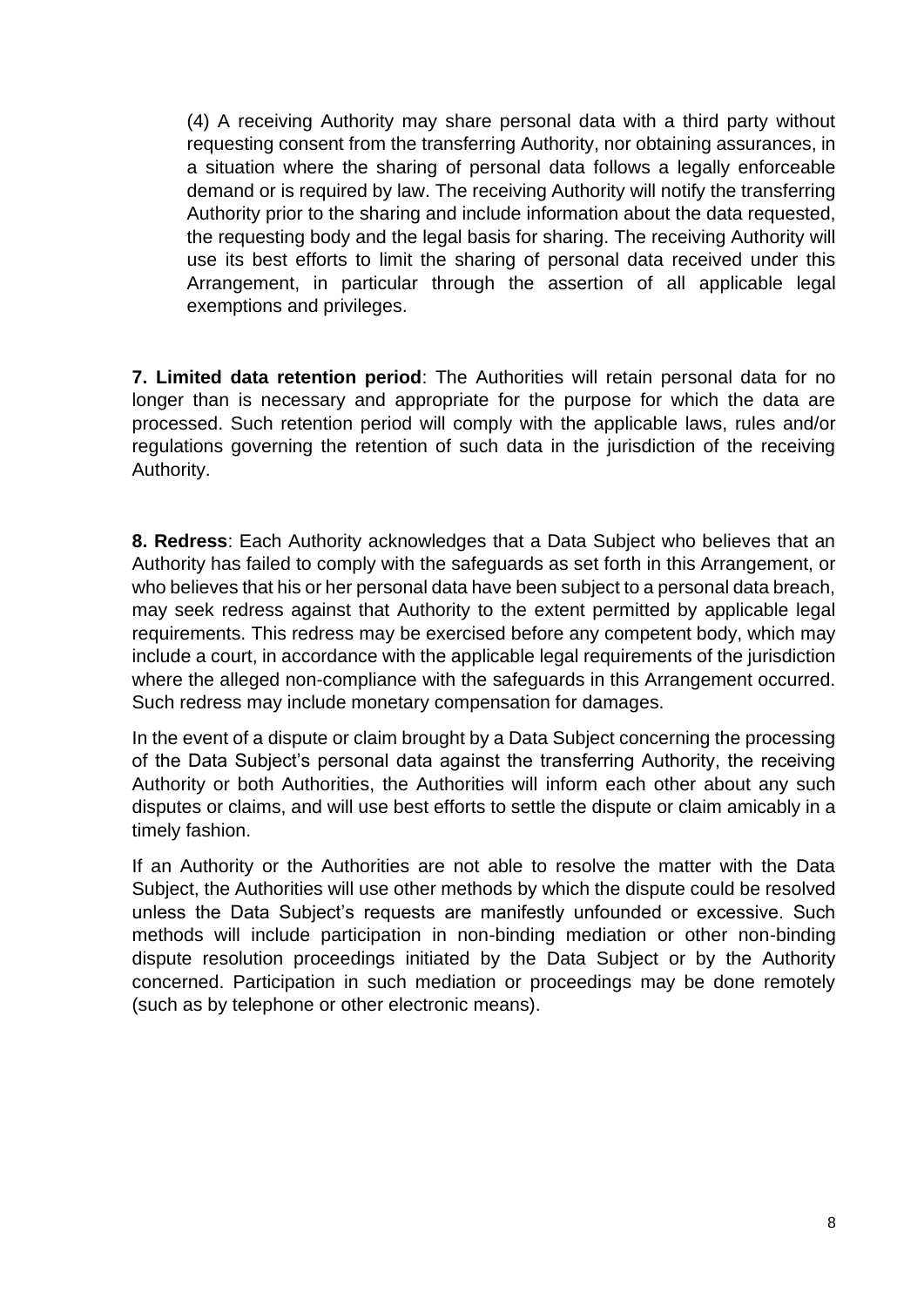If the matter is not resolved through cooperation by the Authorities, nor through nonbinding mediation or other non-binding dispute resolution proceedings, the receiving Authority will report this to the assessment group and to the transferring Authority, as outlined in Section IV of this Arrangement. In situations where a Data Subject raises a concern and a transferring Authority is of the view that a receiving Authority has not acted consistent with the safeguards set out in this Arrangement, a transferring Authority will suspend the transfer of personal data under this Arrangement to the receiving Authority until the transferring Authority is of the view that the issue is satisfactorily addressed by the receiving Authority, and will inform the Data Subject thereof.

# **IV. Oversight**

1. Each Authority will conduct periodic reviews of its own policies and procedures that implement this Arrangement and of their effectiveness, the results of which will be communicated to the assessment group described in paragraph IV (4) below. Upon reasonable request by another Authority, an Authority will review its personal data processing policies and procedures to ascertain and confirm that the safeguards in this Arrangement are being implemented effectively. The results of the review will be communicated to the Authority that requested the review.

2. In the event that a receiving Authority is unable to effectively implement the safeguards in this Arrangement for any reason, it will promptly inform the transferring Authority and the assessment group described in paragraph IV (4) below, in which case the transferring Authority will temporarily suspend the transfer of personal data under this Arrangement to the receiving Authority until such time as the receiving Authority informs the transferring Authority that it is again able to act consistent with the safeguards.

3. In the event that a receiving Authority is not willing or able to implement the outcome of the non-binding mediation or other non-binding dispute resolution proceeding referred to in Section III (8) of this Arrangement, it will promptly inform the transferring Authority and the assessment group described in paragraph IV (4) below.

4. An assessment group ("Assessment Group") established as a sub-committee of the Authorities by the International Organization of Securities Commissions ("IOSCO") will conduct periodic reviews on implementation of the safeguards in this Arrangement, and will consider best practices with a view to continuing to enhance the protections of personal data where appropriate. Following notice and opportunity to be heard, if the Assessment Group determines that there has been a demonstrated change in the willingness or ability of an Authority to act consistent with the provisions of this Arrangement, the Assessment Group will inform all other Authorities thereof.